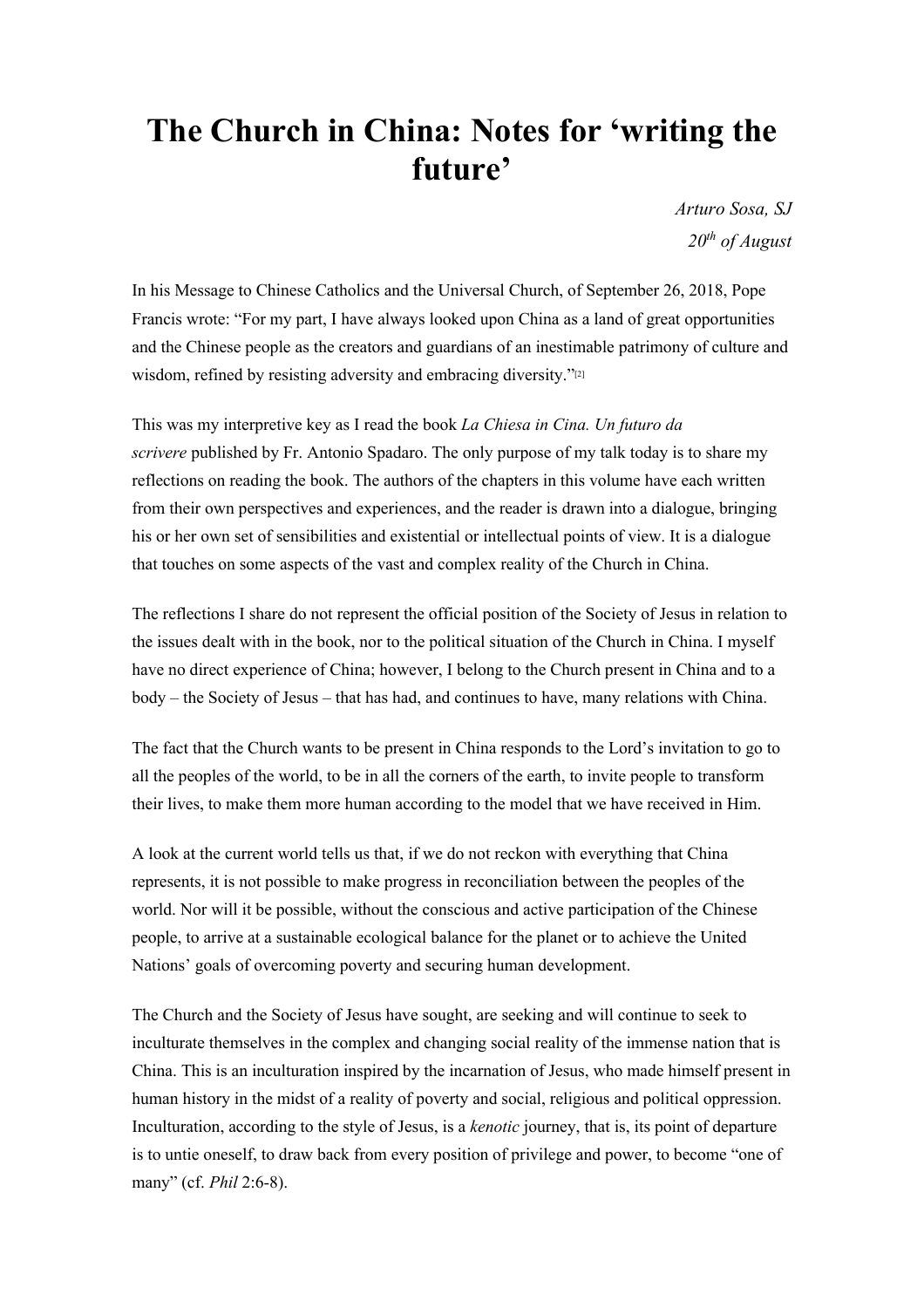For the Church to be inculturated in the reality of China implies her abandoning every claim to wisdom or social recognition in order to move to the new reality in which she desires to live fully. Inculturation involves leaving one's own home to go and live in the house of another, and so learn to live in a house other than the one you are used to.

Inculturation is an open and sincere encounter in which everyone puts themselves into play. Christianity has something very valuable to offer to every human culture, at each moment of history. Our treasure is the person of Jesus Christ, who revealed to us the merciful face of God and opened the way for fraternity, through which we recognize ourselves as human beings, brothers and sisters, responsible for the common home, where we can live in peace if, guided by the Spirit, we pursue social justice. The encounter that comes from the effort of inculturation takes place only if it is aroused by the love that God has poured into the heart of every human being and is reflected in many ways in the different cultural expressions of each people.

Since Christianity is not a culture but a religious faith capable of incarnating itself in every human culture, it does not compete with the cultures it meets and encounters. On the contrary, it offers each of them a new opportunity to go deeper into the knowledge of their own roots and to open up to the universal reality of full humanity.

For this reason inculturation makes possible the existence of "Chinese Catholicism," which is, at the same time, universal Catholicism. Chinese Catholics keep their roots deeply immersed in their culture and express their faith in ways that their culture offers to symbolize what they are and what they experience. At the same time, inspired by the Spirit of Jesus, Chinese Catholics participate in the universal body of the Church, which seeks to contribute to the process of reconciling all things in Christ.

"Sinicizing" Christianity is not easy. It is a complex process and always incomplete. It is as complex as the Chinese cultural reality, with its immense variety and breadth of traditions. It is incomplete, because no living culture is static: every culture, indeed, is changeable, so the process of inculturation involves a continuous effort over time, which is impossible to achieve once and for all.

No cultural, social, economic or political expression of the past or present can be considered the full inculturation of Christianity in China. An authentic process of "Sinicizing" Catholicism in the variety of cultures of China is a dynamic process, always open and unfinished.

As the history of China has shown, inculturation in the "kenotic"<sup>[3]</sup> style of Jesus involves a considerable dose of humility. Consequently, to be part of the present and future of the Church in China means accepting the possibility of being humbled in order to transform humility into a source of new life.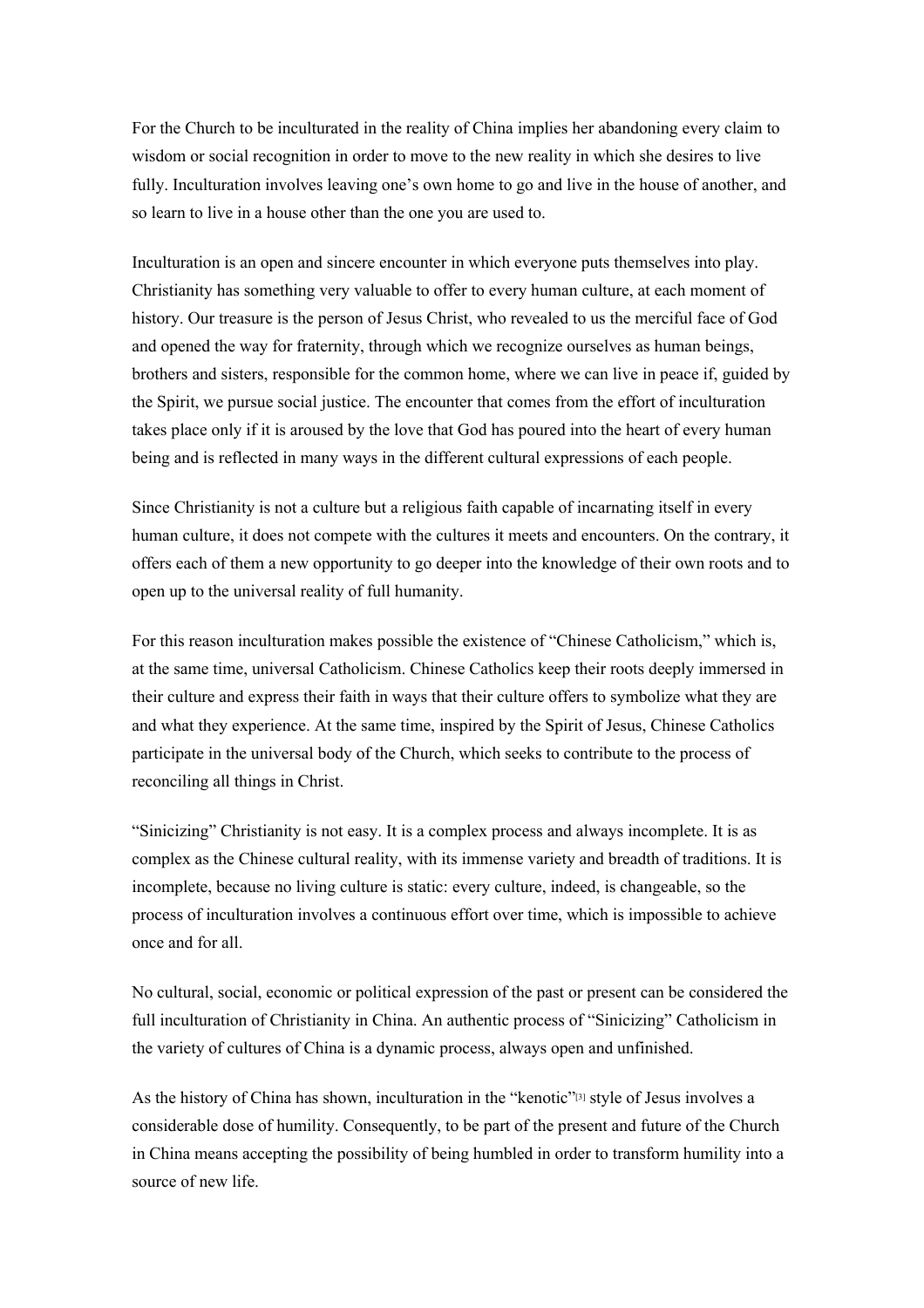## *Reconciliation in a world that is undergoing epoch-making change*

We live in a world that is becoming increasingly universal, despite the ambiguities of what we call "globalization." The interdependence between the peoples, cultures and nations of the world is a characteristic reality of our time, and it is projected as an essential dimension of the future world. To contribute to reconciliation and justice in the present and in the future implies, firstly, recognizing the richness represented by the cultural diversity of our world and, secondly, ensuring the just participation of every cultural expression in the multicultural face of universal humanity.

The Society of Jesus intends to collaborate in the work of reconciliation and in the promotion of justice, in harmony with the Church, with Pope Francis and Chinese Catholics, according to its "Universal Apostolic Preferences."[4] Among these, the following stands out: "Accompanying the impoverished requires us to improve our studies, our analysis and our reflection in order to understand in depth the economic, political and social processes that generate such great injustice; we must also contribute to the elaboration of alternative models. We commit ourselves to promoting a process of globalization that recognizes the multiplicity of cultures as a human treasure, protects cultural diversity and promotes intercultural exchange."

China's growing participation in the global process of the development of human society has opened many fronts of renewal within Chinese society. The Chinese Communist Party is faced with the enormous challenge of adapting to the new era of humanity in which it has decided to take an active and leading role. The political dimension of this challenge is of paramount importance.

The opening to the new era of humanity demands a radical rethink of the exercise of public power. The signs here may not seem very encouraging. Epoch-making changes seem to have brought with them a weakening of the democratic forms of government in many nations. In all the regions of the planet there are in fact rulers who pursue fundamentalist or populist ideologies, who claim to be the unique expression of their nations and govern them according to their own particular interests, without promoting the participation of peoples in making decisions that have as their goal the common good, both in the present and in the future.

The political dimension is central when it comes to promoting reconciliation between people. This is not achieved through the concentration of power in the hands of a few, either within each nation or internationally. It requires a return to the presentation of the common good as the horizon of political action, and the expansion of civic awareness as a guarantee of keeping this search for the common good alive. The decentralization of power and the balance between the social actors who exercise it under the control of a conscious citizenship is a condition for progress in social justice and reconciliation of peoples and nations.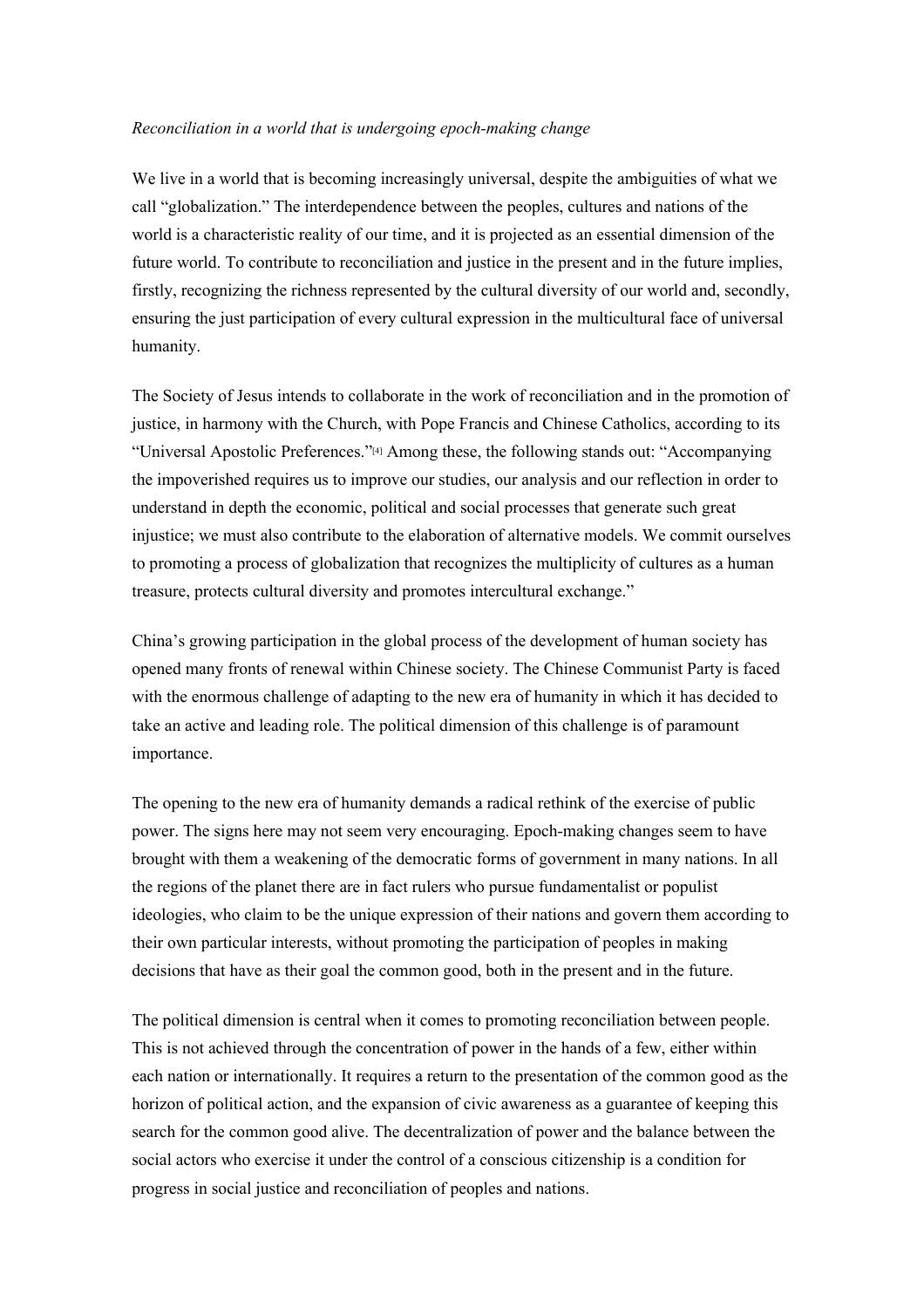There are many indications that the society of the future will be secular. In one way or another, all current societies are experiencing processes of secularization. In many cases secularization gives rise to extreme forms that fight against any religious expression, starting with militant atheism or religious fundamentalism, which leads to one single form of religion being idolized. Today we know of many forms of religious persecution associated with secularism or religious fundamentalism. In other cases, secularization produces religious indifference and interrupts the social transmission of religious practices and teachings.

When these extreme forms of secularism are overcome, a mature secular society begins, in which the conditions for the exercise of freedom as a characteristic of the human being exist. This freedom must be expressed in political, economic and social relations as well as in the cultural and religious spheres. The secular context therefore offers new possibilities for the exercise of religious freedom, both personal and institutional.

Other signs clearly indicate that in the society of the future, the city, or what is "urban," will have a greater weight than it had in the past when life was characterized by the relationships typical of a village context. Urban Catholicism represents in China – as in many other regions of the world – a novelty and a challenge.

The novelty comes from the difference between the human relationships that are generated in the city and those that characterize the village context. The urban setting also finds itself in a rapid process of constant change, as the novelty is not limited to the transition from the village to the city, but requires the ability to keep pace with changes in each of these areas and in the relationships between them.

Faced with these human and social transformations, the challenge arises to transmit the message of the Gospel. The presence and action of the Church is pastoral, that is, it originates and stays alive in the commitment to proclaim the Good News of Jesus Christ in all corners of the earth and at every moment of human history. The activity of the Church in China, including the participation of the Holy See at various levels, is to be understood as pastoral and takes into account the details proper to current social relations within China and its political context.

Both social relations and the Chinese Communist Party are evolving. Understanding and waiting for such an evolution is a necessary condition for achieving the contribution to reconciliation and justice that the Church proposes to make in the fulfilment of her mission.

In China, the mission of reconciliation and justice has an internal dimension of special importance and complexity. As in any process of reconciliation, it is necessary to rebuild trust between all the protagonists of the institutional life of the Church. Restoring trust implies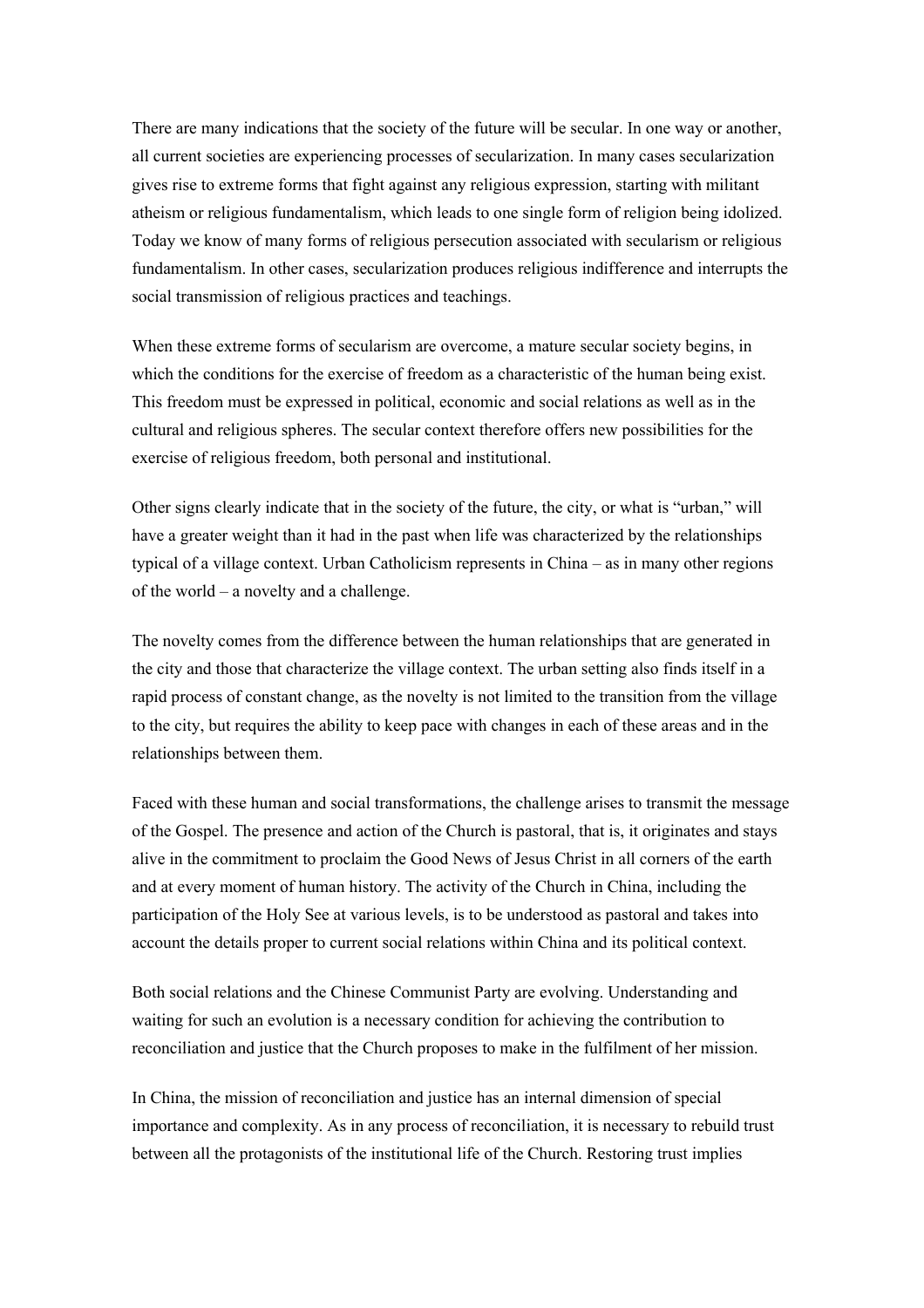knowing each of the active members and recognizing them as equal, as brothers and sisters. It involves knowing their history and recognizing the authenticity with which they lived it.

Rebuilding trust opens the door to friendship. In the case of Chinese Catholics, it is a matter of a friendship that comes from recognizing oneself in sharing the Eucharistic bread at the table of the Lord. There is no doubt that reconciliation within the Chinese Church will be a long process, through which it will be possible to overcome the conflicts of the recent past, heal many wounds and come to look together at the future to be written.

At the same time, reconciliation within the Church will allow us to walk toward reconciliation with many other dimensions of Chinese political, social and cultural life, in the midst of the rapid transformation of all its forms. Without doubt this is an exciting prospect for those who identify with the mission of the Church.

## *Notes to write the future*

In light of Jesuit spirituality and a desire to serve the Catholic Church, participation in the fascinating task of writing the future of the Church in China has, as a primary requisite, the ability to discern. Pope Francis has repeated this often: the Church needs to grow in its ability to discern. To write the future of the Church in China we need to start with the question: How and where does the action of the Holy Spirit manifest itself in Chinese society today? To respond to this question we must grow in our capacity for discernment.

And this also goes hand in hand with growth in the spiritual life. The future of the Church in China, as with anywhere else in the world, depends on the depth of the spiritual life of its members and the spiritual vitality of Christian communities, leading to a valid institutional conversion. The Chinese Church must change significantly, it must live an authentic *metanoia*, that is, a change of mentality, which is possible only through the transforming encounter with the person of Jesus Christ and the willingness to let the Spirit be the guide.

To write the future of the Church in China is a process of mutual discernment that starts from the conviction, through lived experience, that God is at work in history and enters into a relationship with human beings. Discernment and good choices require that we free ourselves from bonds and disordered affections, to place ourselves completely in the hands of the Lord. The best pastoral service that can be given to the Church in China is to promote the conditions for mutual discernment, and to put it into practice in all areas of her life and action.

At the same time, to contribute to writing the future of the Church in China requires an enormous intellectual effort that will make it possible, above all, to deepen our understanding of the socio-political and cultural context of China and its evolutionary direction. It is an exciting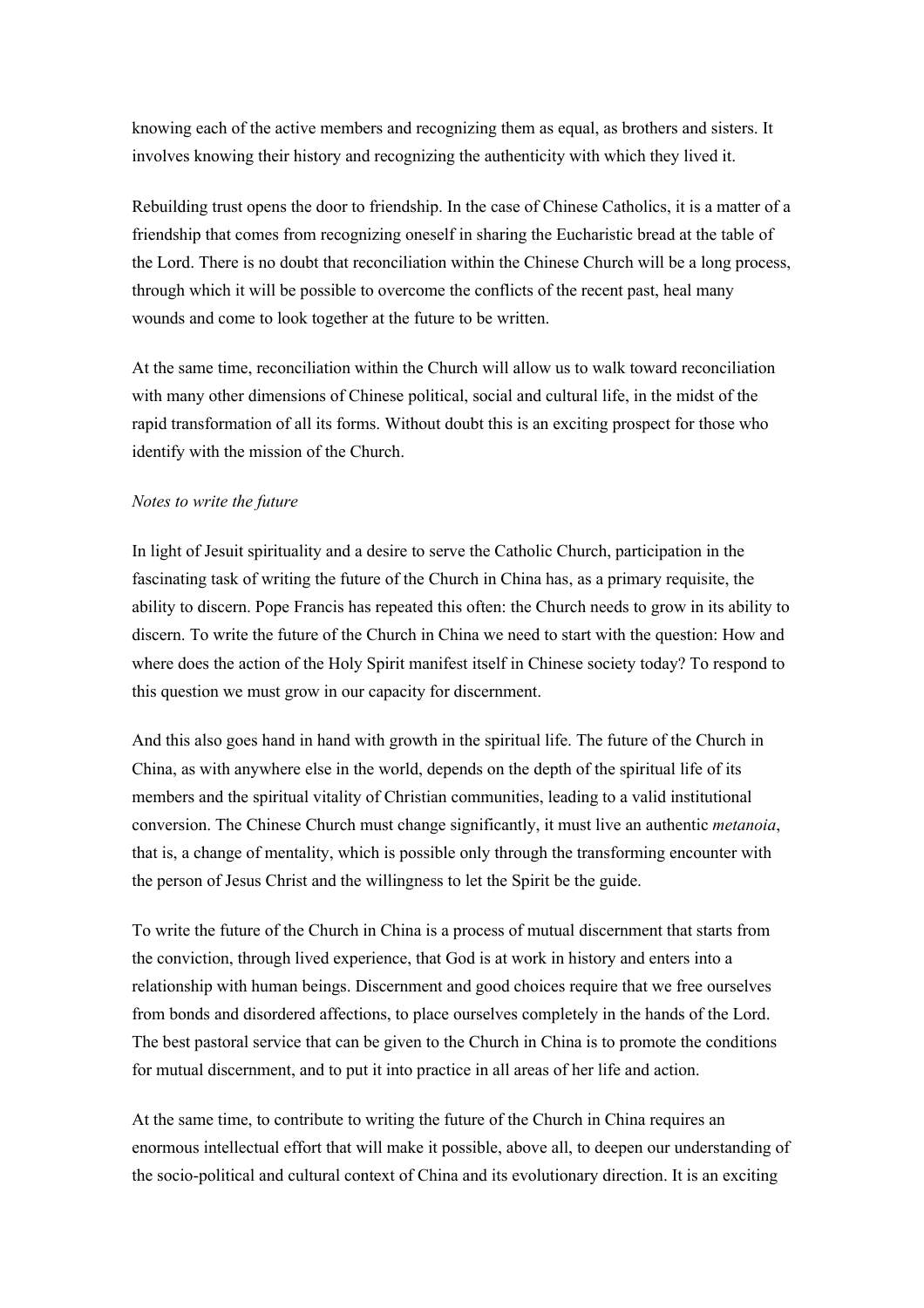task for those who want to contribute to incarnating the Christian message in so many different realities and to humanizing history. It is a task whose complexity leads necessarily to its accomplishment together with others. It is a task that exceeds the capacity not only of any individual, group of researchers or institution, but also of the Church itself, and in which a place of encounter is created between so many people and institutions that pursue the same goal of a better future for all.

Knowing the facets of Chinese Catholicism is another requirement in the effort to understand the present reality and the paths toward the future, an effort that could be very enriching if we decide to learn from the experience of non-Catholic Christians and their lives in China. This is an effort that Pope Francis asked for in his already mentioned Message to Chinese Catholics and the Universal Church: "I ask you wholeheartedly to beg for the grace not to hesitate when the Spirit calls us to take a step forward: 'Let us ask for the apostolic courage to share the Gospel with others and to stop trying to make our Christian life a museum of memories. In every situation, may the Holy Spirit cause us to contemplate history in the light of the risen Jesus. In this way, the Church will not stand still, but constantly welcome the Lord's surprises' (Gaudete *et Exsultate*, 139)."[5]

DOI: La Civiltà Cattolica, En. Ed. Vol. 3, no. 9, art. 9, 2019: 10.32009/22072446.1909.9

[1] Spadaro's introductory speech was published in the online newspaper *Vatican Insider* on its day of the presentation, March 25, 2019, with the title "There is no Silk Road without mutual trust between China and the Vatican." The volume was published by Àncora of Milan. Archbishop Celli's speech appeared in *L'Osservatore Romano* on March 25, under the title "At the roots of dialogue": www.osservatoreromano.va/en/news/alle-radici-del-dialogo-27marzo/ The final speech of the Prime Minister Giuseppe Conte was published on the website of the Italian Government www.governo.it/articolo/conte-alla-presentazione-del-libro-la-chiesacina-un-futuro-da-scrivere/11202

[2] Francis, *Message to Chinese Catholics and to the Universal Church*, September 26, 2018, no. 2 http://w2.vatican.va/content/francesco/it/messages/pont-messages/2018/documents/papafrancesco\_20180926\_messaggio-cattolici-cinesi.html

[3] *Kenōsis* is a Greek word that literally means "emptying." It is used by Saint Paul in the Letter to the Philippians, where we read: "Let the same mind be in you that was in Christ Jesus, who, though he was in the form of God, did not regard equality with God as something to be exploited, but emptied himself, taking the form of a slave, born in human likeness" (*Phil* 2:5-7).